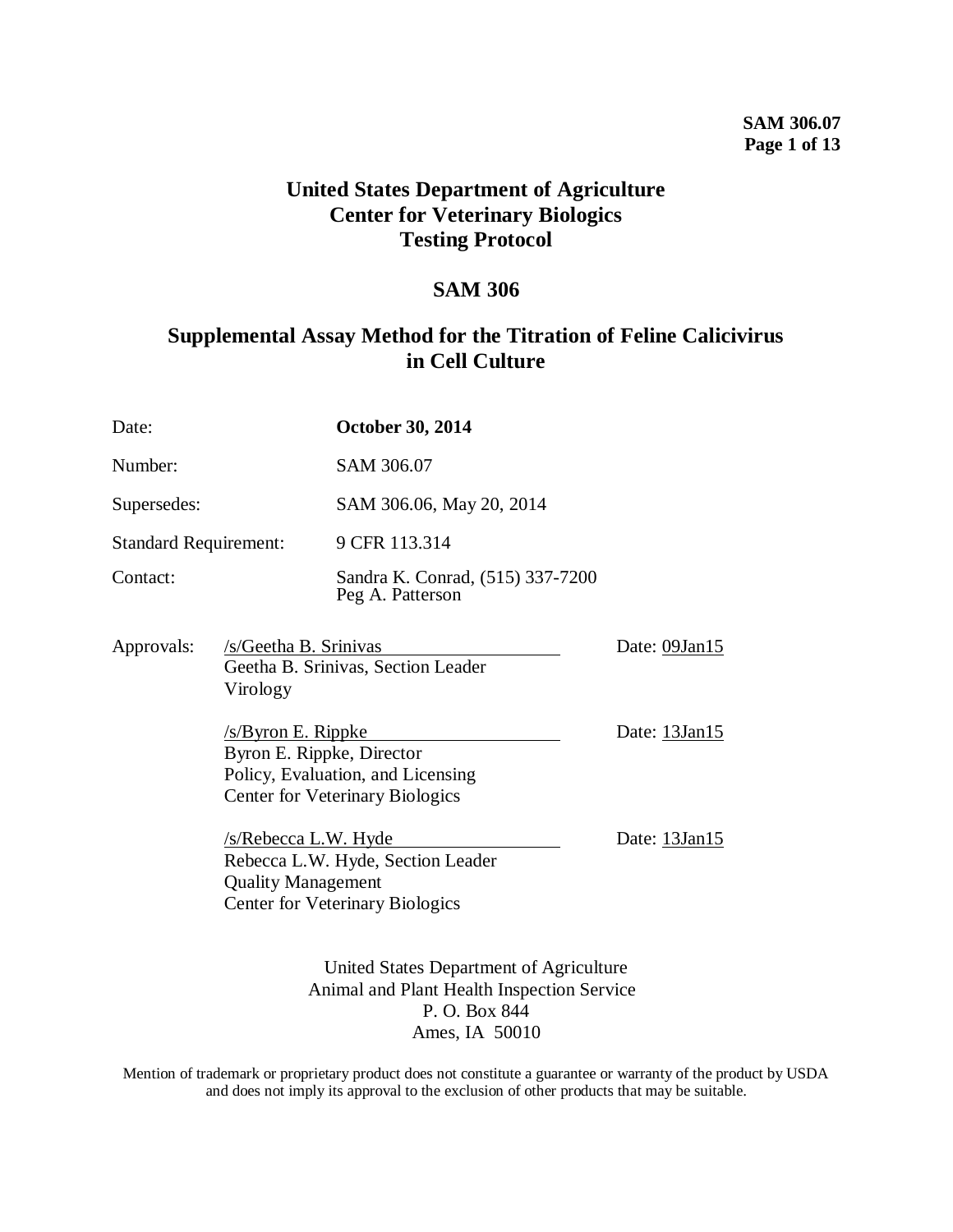### **Table of Contents**

- **1. Introduction**
- **2. Materials**
	- **2.1 Equipment/instrumentation**
	- **2.2 Reagents/supplies**
- **3. Preparation for the Test**
	- **3.1 Personnel qualifications/training**
	- **3.2 Preparation of equipment/instrumentation**
	- **3.3 Preparation of reagents/control procedures**
	- **3.4 Preparation of the Test Vaccine**
- **4. Performance of the Test**
- **5. Interpretation of the Test Results**
- **6. Report of Test Results**
- **7. References**
- **8. Summary of Revisions**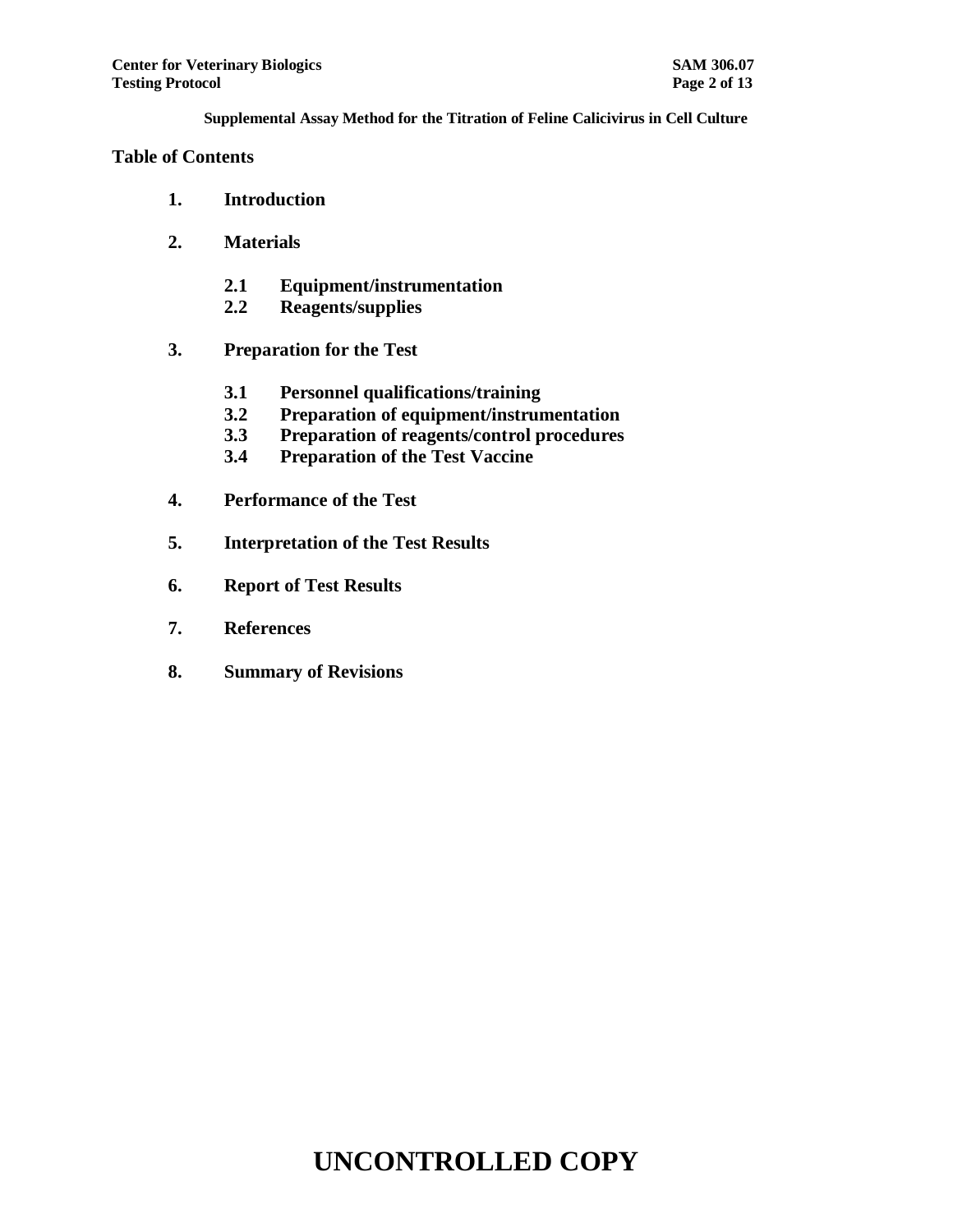### **1. Introduction**

This Supplemental Assay Method (SAM) describes an *in vitro* titration method for assaying modified-live feline calicivirus (FCV) vaccines for viral content. The method utilizes plaque forming units (PFU) in a cell culture system.

## **2. Materials**

# **2.1 Equipment/instrumentation**

Equivalent equipment or instrumentation may be substituted for any brand name listed below.

- **2.1.1** Syringe, self-refilling, repetitive, 2-mL
- 2.1.2 Micropipettor, 200-ul, and tips (Rainin Pipetman<sup>®</sup>)
- **2.1.3** Blender
- **2.1.4** Media bottle, borosilicate glass with screw-top lid, 1000-mL

**2.1.5** Incubator,  $36^{\circ} \pm 2^{\circ}$ C, high humidity,  $5\% \pm 1\%$  CO<sub>2</sub> (Model 3158, Forma Scientific Inc.)

- **2.1.6** Water bath
- **2.1.7** Inverted light microscope (Model CK, Olympus America Inc.)
- **2.1.8** Vortex mixer (Vortex-2 Genie, Model G-560, Scientific Industries Inc.)
- **2.1.9** Pipette-aid or Handistep

# **2.2 Reagents/supplies**

Equivalent reagents or supplies may be substituted for any brand name listed below. All reagents and supplies must be sterile.

**2.2.1** FCV Positive Control virus, C-14 strain

**2.2.2** Crandall feline kidney (CRFK) cell culture, free of extraneous agents as tested by title 9, *Code of Federal Regulations* (9 CFR), part 113.52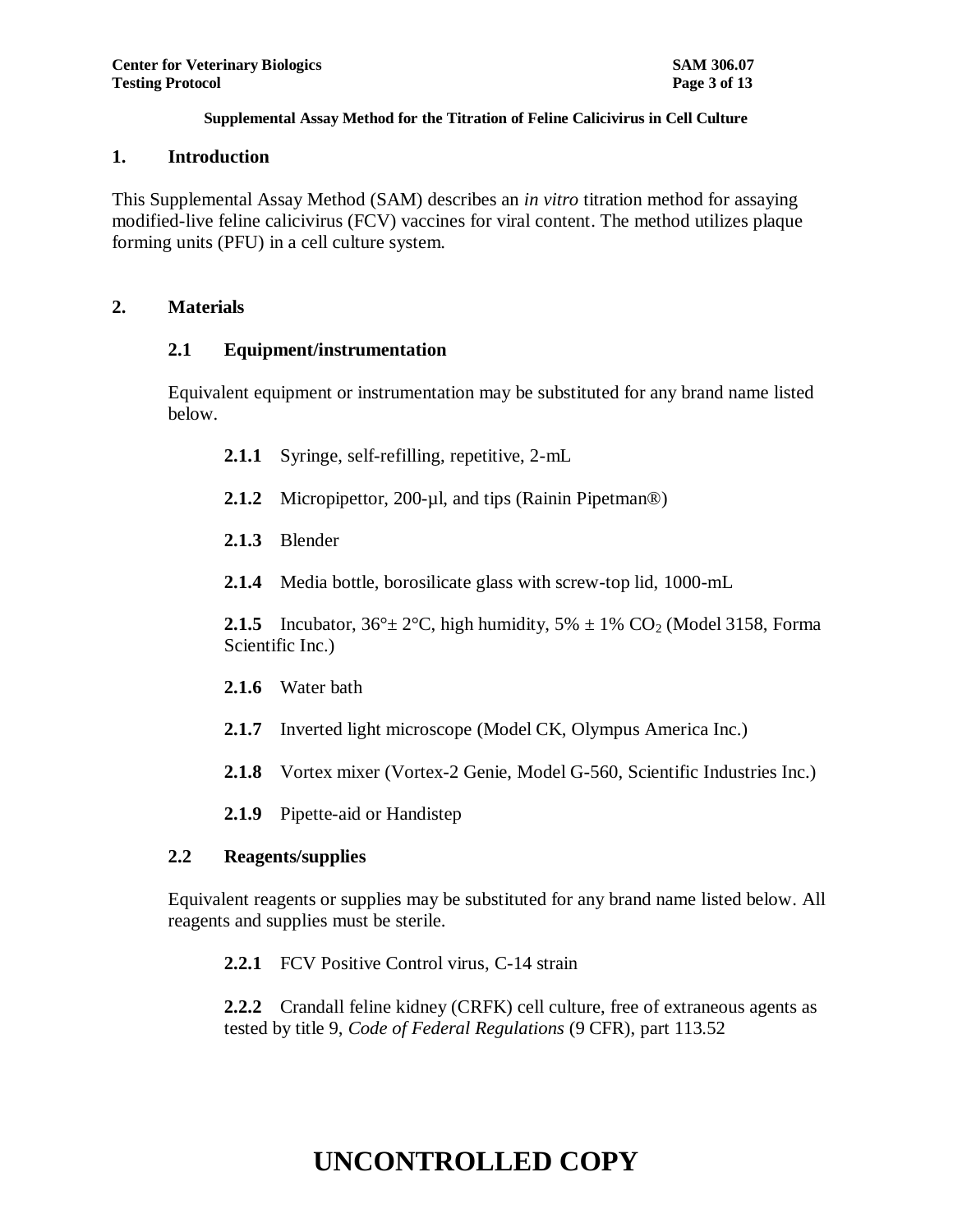**2.2.3** Minimum Essential Medium (MEM) National Centers for Animal Health (NCAH) Media #20030

- **1.** 9.61 g MEM with Earles salts without bicarbonate
- **2.** 1.1 g sodium bicarbonate (NaHCO<sub>3</sub>)
- **3.** Dissolve with 900 mL deionized water (DI).

**4.** Add 5.0 g lactalbumin hydrolysate or edamine to 10 mL DI. Heat to  $60^\circ \pm 2^\circ$ C until dissolved. Add to **Step 3** with constant mixing.

**5.** Q.S. to 1000 mL with DI; adjust pH to 6.8-6.9 with 2N hydrochloric acid (HCl).

- **6.** Sterilize through a 0.22-µm filter.
- **7.** Aseptically add 50 µg/mL gentamicin sulfate.
- **8.** Store at 2°- 7°C.
- **2.2.4** Growth Medium
	- **1.** 900 mL of MEM
	- **2.** Aseptically add:
		- **a.** 100 mL gamma-irradiated fetal bovine serum (FBS)
		- **b.** 10 mL L-glutamine (200 mM)
	- **3.** Store at 2°- 7°C.
- **2.2.5** 2X Medium
	- **1.** 19.22 g MEM with Earles salts without bicarbonate
	- **2.** 2.2 g NaHCO<sub>3</sub>
	- **3.** Dissolve with 900 mL DI.

**4.** Add 5.0 g lactalbumin hydrolysate or edamine to 10 mL DI. Heat to  $60^\circ \pm 2^\circ$ C until dissolved. Add to **Step 3** with constant mixing.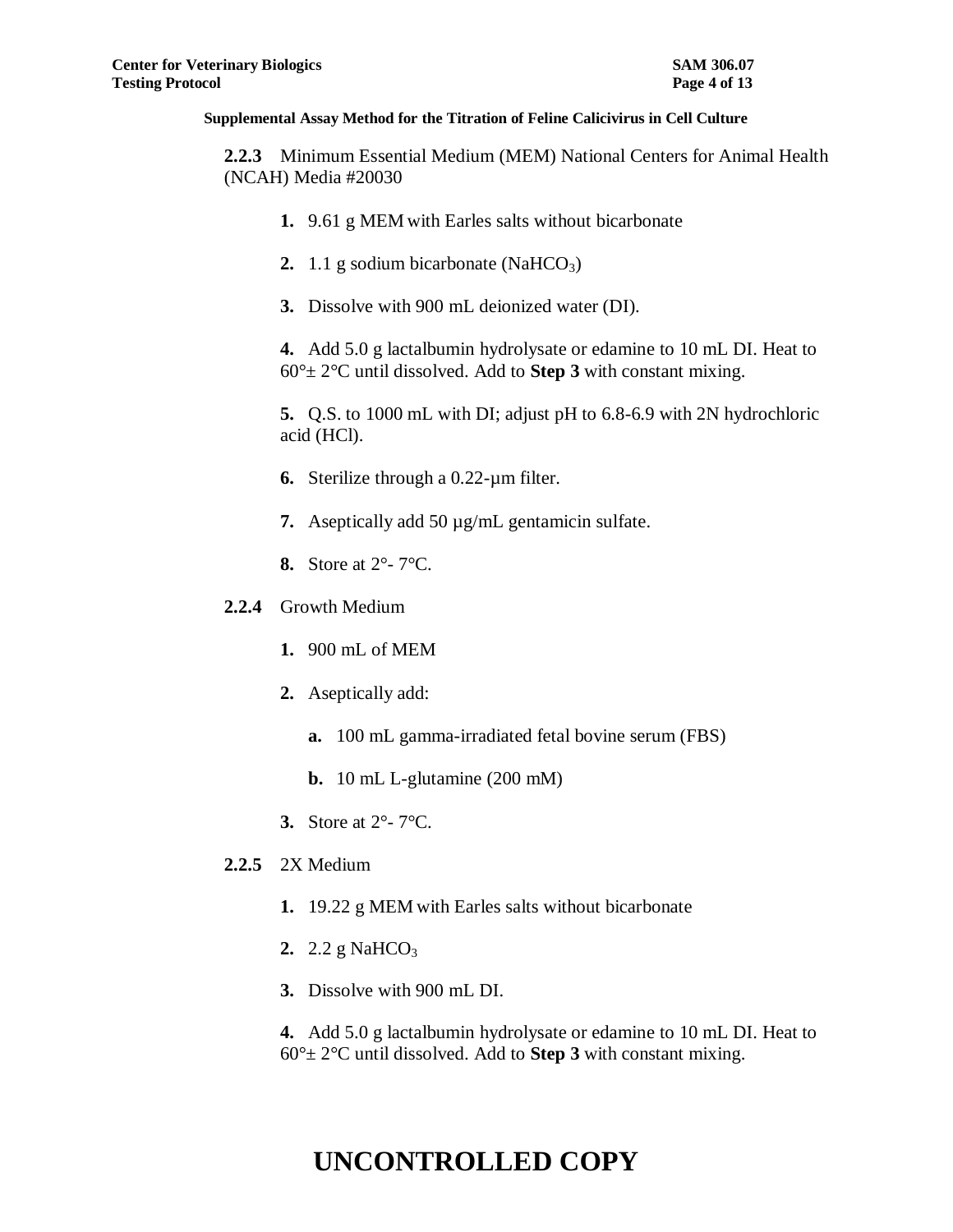- **5.** Q.S. to 1000 mL with DI and adjust pH to 6.8-6.9 with 2N HCl.
- **6.** Sterilize through a 0.22-µm filter.
- **7.** Store at 2°- 7°C.

**8.** On the day of test initiation and prior to preparing the Overlay Medium, aseptically add 100 µg/mL gentamicin sulfate.

- **2.2.6** 2% Tragacanth Gum (Trag)
	- **1.** 20 g Trag
	- **2.** 1000 mL DI

**3.** Add small amounts of Trag at a time and vigorously mix with a blender set on high.

- **4.** Pour 500 mL into individual glass 1000-mL media bottles.
- **5.** Sterilize by autoclaving at 15 psi,  $121^\circ \pm 2^\circ \text{C}$  for  $35 \pm 5$  minutes.
- **6.** Store at 2°- 7°C.
- **2.2.7** 7.5% Sodium Bicarbonate
	- **1.** 7.5 g NaHCO<sub>3</sub>
	- **2.** Q.S. to 100 mL with DI.
	- **3.** Sterilize by autoclaving at 15 psi,  $121^\circ \pm 2^\circ \text{C}$  for  $30 \pm 10$  minutes.
	- **4.** Store at 2°- 7°C.
- **2.2.8** 70% Ethyl Alcohol (NCAH Media #30184)
	- **1.** 73 mL ethyl alcohol (95% [195 proof])
	- **2.** 27 mL DI
	- **3.** Store at room temperature.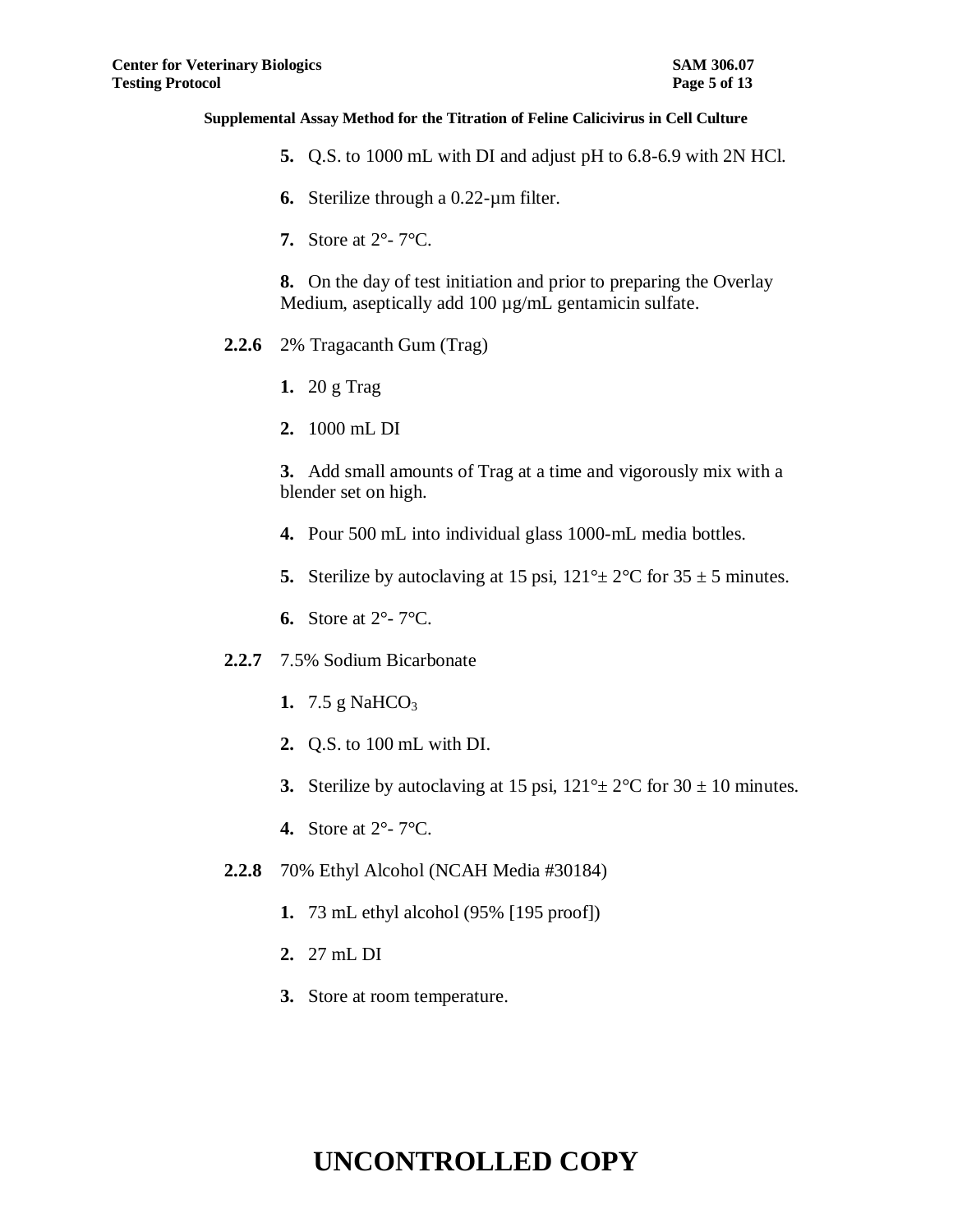- **2.2.9** Crystal Violet Stain (NCAH Media #30012)
	- **1.** 7.5 g crystal violet
	- **2.** 50 mL 70% Ethyl Alcohol
	- **3.** Dissolve crystal violet in alcohol; add remaining ingredients.
	- **4.** 250 mL formaldehyde

**Note: According to 29 CFR 1910.1048, precautions for the use of formaldehyde are as follows: Toxic by inhalation and if swallowed. Irritating to the eyes, respiratory system and the skin. May cause sensitization by inhalation or by skin contact. Risk of serious damage to eyes. Potential cancer hazard; repeated or prolonged exposure increases the risk.**

- **5.** Q.S. to 1000 mL with DI.
- **6.** Filter through Whatman® #1 filter paper.
- **7.** Store at room temperature.
- **2.2.10** Tissue culture plates, 4-well
- **2.2.11** Polystyrene tubes, 12 x 75-mm
- **2.2.12** Pipettes, 25-mL
- **2.2.13** Needles, 18-gauge x 1 1/2-inch
- **2.2.14** Syringes (tuberculin), 1-mL

### **3. Preparation for the Test**

### **3.1 Personnel qualifications/training**

Personnel must have experience in the preparation and maintenance of cell culture as well as in the propagation and maintenance of animal viruses and the quantitation of virus infectivity by plaque formation.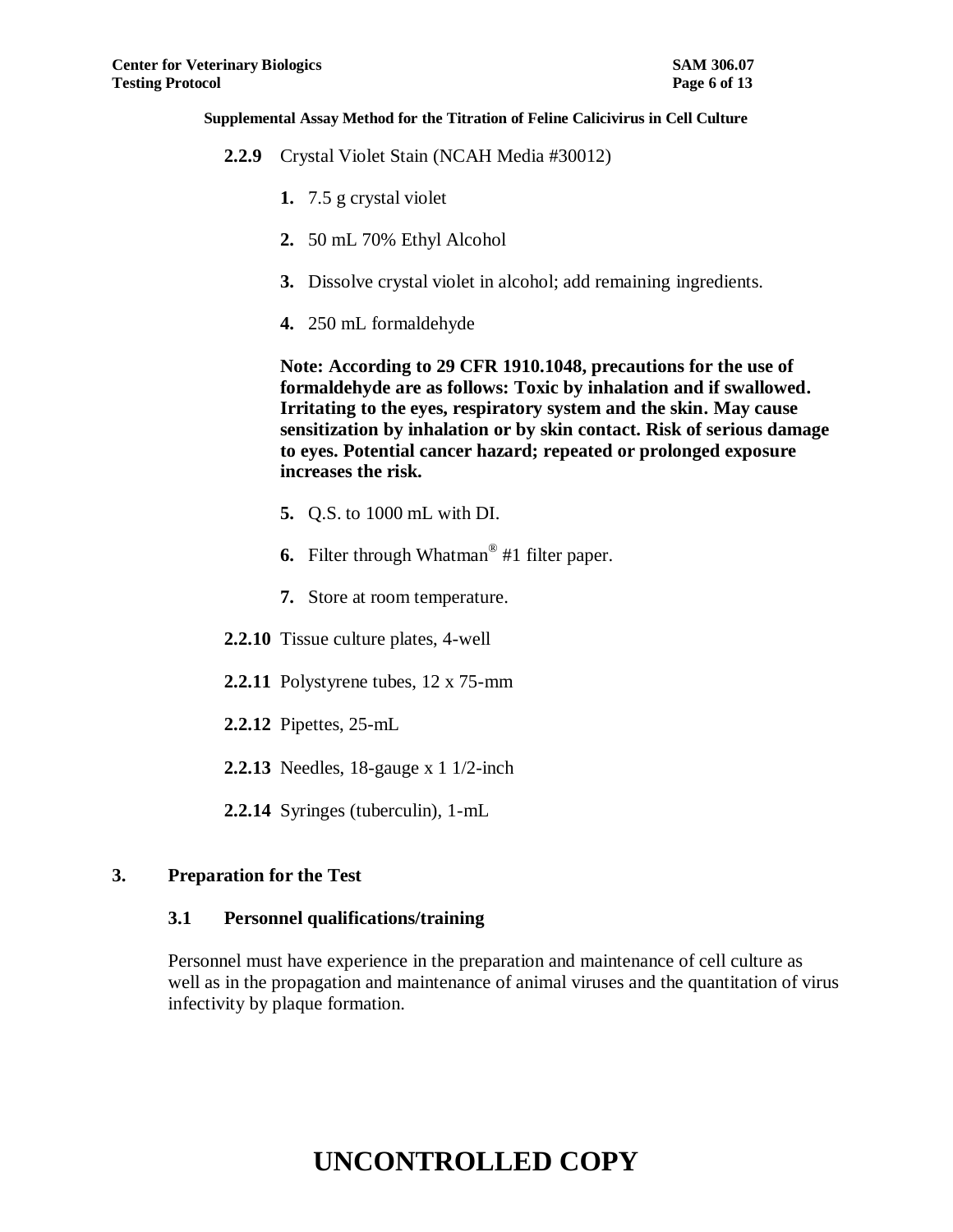### **3.2 Preparation of equipment/instrumentation**

On the day of test initiation, set a water bath at  $36^{\circ} \pm 2^{\circ}$ C.

### **3.3 Preparation of reagents/control procedures**

### **3.3.1** Preparation of CRFK tissue culture plates (Test Plates)

Cells are prepared from healthy, confluent CRFK cell cultures that are maintained by passing every 3 to 4 days. Two days prior to test initiation, add 8.0 mL/well of approximately  $10^{5.0}$  to  $10^{5.3}$  cells/mL suspended in Growth Medium into all wells of a 4-well tissue culture plate. Prepare one Test Plate for the FCV Positive Control and one for each Test Vaccine. Incubate at  $36^{\circ} \pm 2^{\circ}$ C in a CO<sub>2</sub> incubator.

**3.3.2** Preparation of FCV Positive Control

**1.** On the day of test initiation, rapidly thaw a vial of current FCV Positive Control virus in the water bath.

**2.** Dispense 1.8 mL of MEM into sufficient 12 x 75-mm polystyrene tubes to bracket the expected endpoint appropriately label (e.g., 9 tubes, labeled  $10^{-1}$  through  $10^{-9}$ , respectively).

**3.** Transfer 200 µL of the FCV Positive Control virus to the tube labeled  $10^{-1}$ ; mix by vortexing.

**4.** Using a new pipette tip, transfer 200  $\mu$ L from the  $10^{-1}$ -labeled tube to the  $10^{-2}$  tube; mix by vortexing.

**5.** Repeat **Section 3.3.2(4)** for each of the subsequent dilutions, transferring 200 µL of the previous dilution to the next dilution tube until the tenfold dilution series is completed.

### **3.3.3** Overlay Medium Preparation

On the day of test initiation, prepare approximately 35 mL per plate of Overlay Medium. Volumes listed are for 1 liter of overlay medium.

- **1.** Aseptically add to 500 mL of 2X Medium:
	- **a.** 10% gamma-irradiated FBS
	- **b.** 10 mL of 7.5% Sodium Bicarbonate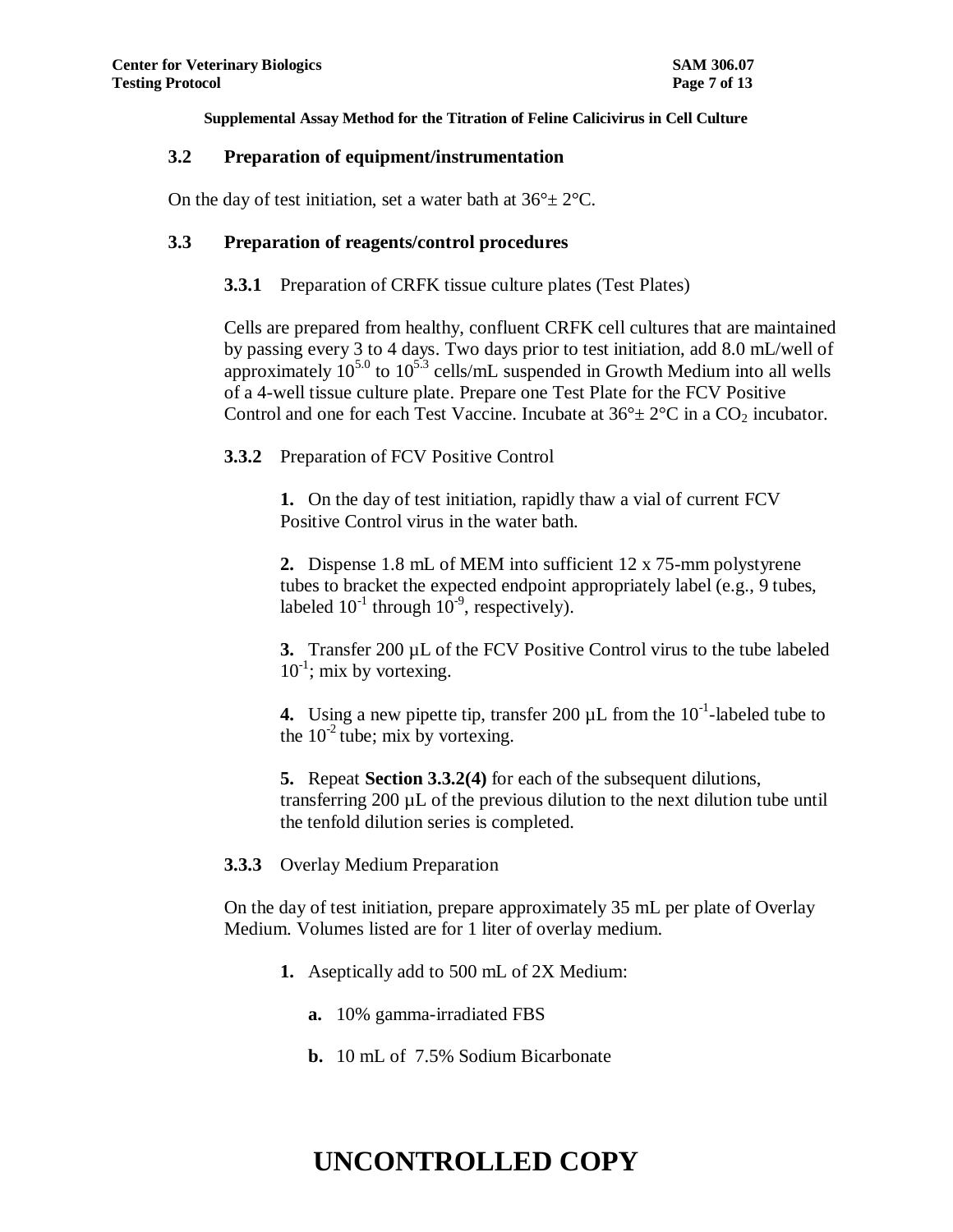- **c.** 50 µg/mL gentamicin sulfate
- **d.** 500 mL of 2% Trag
- **2.** Mix and warm the Overlay Medium in a  $36^{\circ} \pm 2^{\circ}$ C water bath for 60  $\pm$ 10 minutes prior to performing the procedure in **Section 4.5**.

## **3.4 Preparation of the Test Vaccine**

**3.4.1** The initial test will be with a single vial (a single sample from one vial). On the day of test initiation, using a 1.0-mL syringe and an 18-gauge x 1 1/2-inch needle, rehydrate a vial of the Test Vaccine with the provided diluent by transferring 1.0 mL for a 1-mL-dose vaccine, 0.5 mL for a 1/2-mL-dose vaccine, etc., into the vial containing the lyophilized Test Vaccine; mix by vortexing. Incubate for  $15 \pm 5$  minutes at room temperature.

**3.4.2** Dispense 1.8 mL MEM into each of 6, 12 x 75-mm polystyrene tubes labeled  $10^{-1}$  through  $10^{-6}$ .

**3.4.3** Transfer 200 µL of the Test Vaccine to the tube labeled  $10^{-1}$ ; mix by vortexing.

**3.4.4** Using a new pipette tip, transfer 200  $\mu$ L from the tube labeled  $10^{-1}$  to the 10<sup>-2</sup> tube; mix by vortexing.

**3.4.5** Repeat **Section 3.4.4** for each of the subsequent dilutions, transferring 200 µL of the previous dilution to the next dilution tube until the tenfold dilution series is completed.

### **4. Performance of the Test**

**4.1** On the day of test initiation, label the Test Plates and remove the Growth Medium.

**Note: Presence of confluent cells is necessary in order to distinguish plaques due to infection by FRV. If cells are not confluent at two days incubation, start of the test may be delayed an additional day in order to obtain confluency.**

**4.2** Inoculate one well/dilution with 200  $\mu$ L from dilutions 10<sup>-6</sup> through 10<sup>-3</sup> of the Test Vaccine, starting with the highest dilution (most dilute). Inoculate one well/dilution from dilutions  $10^{-9}$  through  $10^{-7}$  of the FCV Positive Control. Change tips between each unique sample (i.e., each Test Vaccine), but tip changes are not necessary between each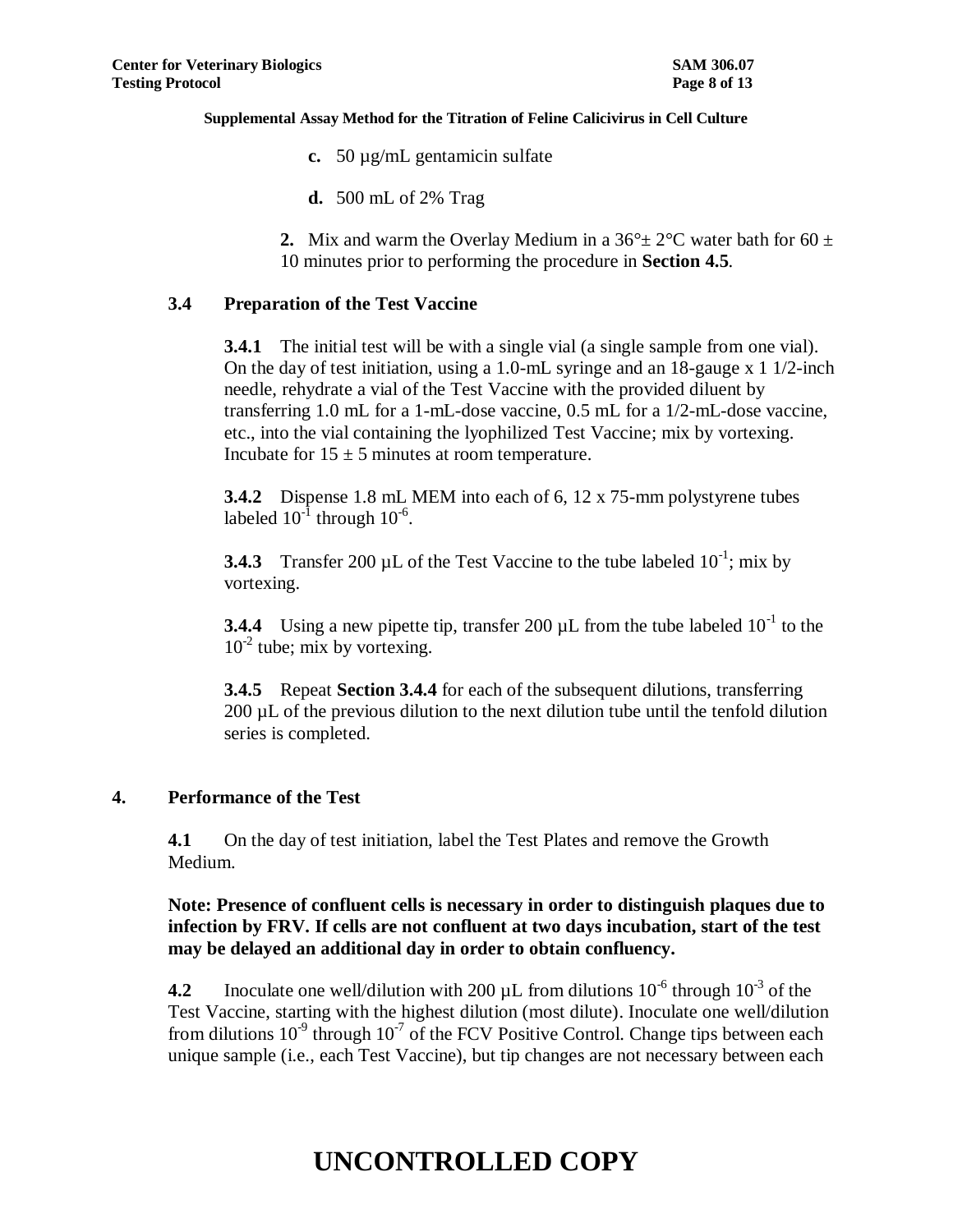dilution in a series when pipetting from the most dilute to the most concentrated (e.g.,  $10^{-6}$  through  $10^{-3}$ ). Gently rotate the plates to evenly disperse the inoculum.

**4.3** One uninoculated well on a Test Plate serves as a negative cell control.

**4.4** Incubate the inoculated Test Plates at  $36^{\circ} \pm 2^{\circ}$ C for  $75 \pm 15$  minutes in a  $CO_2$ incubator. To evenly disperse the inoculum, gently rotate the plates at intervals of  $25 \pm 5$  minutes.

**4.5** Add 8 mL/well of the Overlay Medium to the plates with a 25-mL pipette. Discard any unused, warmed Overlay Medium.

**4.6** Incubate the Test Plates undisturbed at  $36^\circ \pm 2^\circ \text{C}$  in a CO<sub>2</sub> incubator for 4 days  $\pm$ 1 day.

**4.7** After incubation, without removing the Overlay Medium, pipette 5 mL of the Crystal Violet Stain (**Section 2.2.9**) into each well of the Test Plates with a 25-mL pipette; mix by gentle rotation. **Note the precaution statement in Section 2.2.9(4).**

**4.8** Allow Test Plates to incubate at room temperature  $25 \pm 5$  minutes.

**4.9** Wash the Overlay Medium and the Crystal Violet Stain from the cell monolayers by dipping each plate several times in a container overflowing with running water from the cold water tap until the water is clear. Allow to air dry.

**4.10** Count the number of FCV plaques for each well and record observations. If FRV and FCV plaques are counted together in a combination vaccine, the FCV plaques will contrast markedly from FRV. The FRV plaques are visible as small, clear plaques approximately 1 mm in diameter with distinct edges. The FCV plaques are large, clear circular areas (averaging 3 to 4 mm in diameter) with fuzzy edges. If the plaques are not distinguishable by size, use an inverted light microscope with 100X magnification to differentiate the plaque edges.

**4**.**11** Record results as the number of FCV plaques for each dilution of a Test Vaccine and the FCV Positive Control.

**4.12** Calculate the FCV titers of the Test Vaccine and the FCV Positive Control from the dilutions with plaque counts containing 10-100 plaques. The titer may be expressed as PFU per dose of vaccine.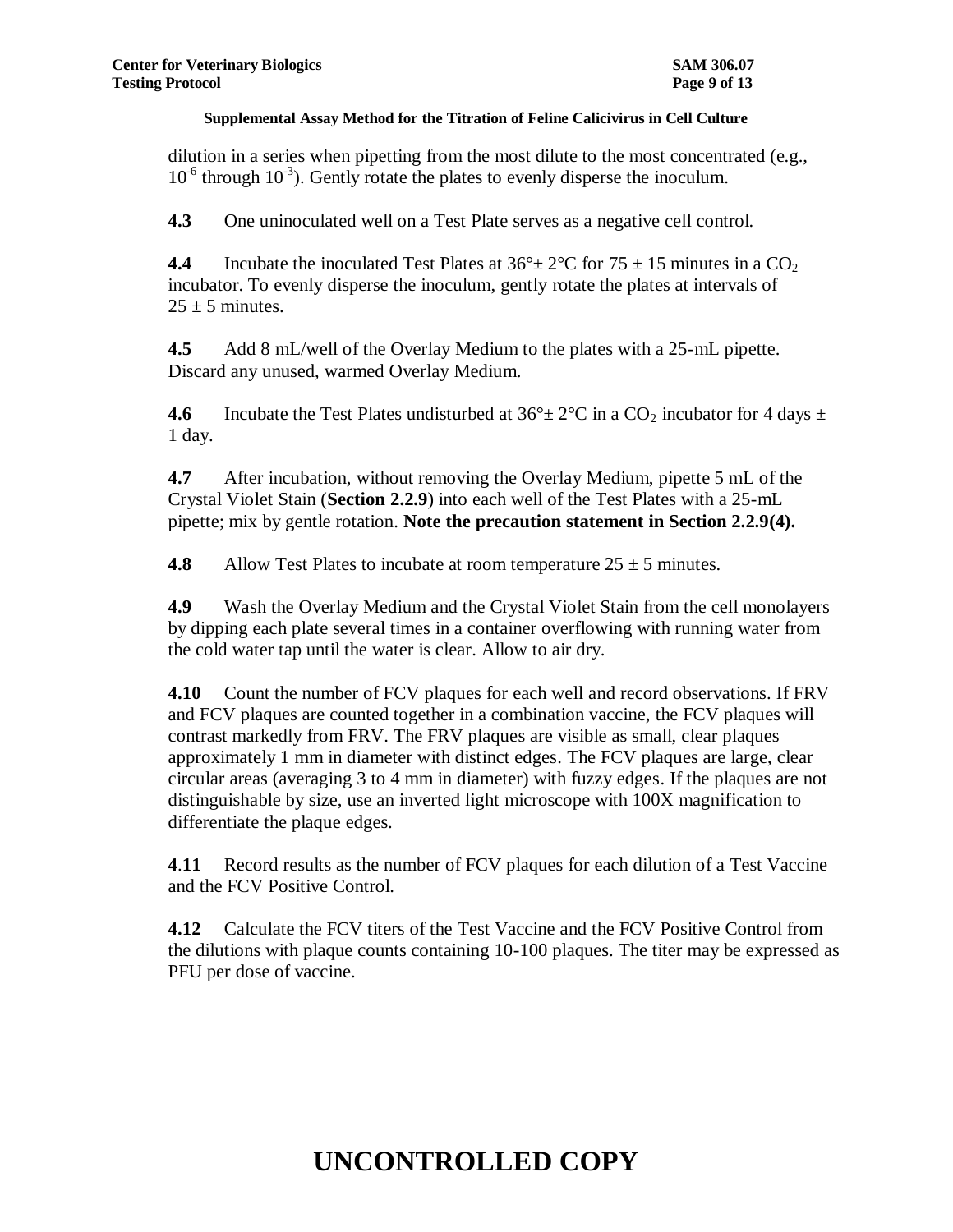Example:

During the titration of a Test FCV vaccine, the plaque count obtained at dilution  $10^{-3}$  was 65. Calculation of the titer of this vaccine is done according to the following formula:

**Test Vaccine Titer =**  $X + p$ **,** where

 $X =$  Log<sub>10</sub> of plaque count  $\mathbf{p} = \text{Log}_{10}$  of dilution counted

In the above example:

Log<sub>10</sub> of plaque count  $(65)$  = 1.8 Log<sub>10</sub> of dilution counted  $(10^{-3})$  = 3.0

**FCV Test Vaccine Titer = 1.8 + 3.0 = 4.8**

Adjust the titer to the recommend Test Vaccine dose as follows:

**A.** Divide the **Test Vaccine Dose** by the **Inoculation Dose**

**Test Vaccine Dose =** manufacturer's recommended vaccination dose (for this test FCV vaccine, the recommended dose is 1 mL)

**Inoculation Dose =** amount of diluted Test Vaccine added to each well of the Test Plate (for this test FCV vaccine, the inoculation dose is 0.2 mL)

> $\frac{1 \text{ mL dose}}{5}$  = 5 0.2 mL inoculum

**B.** Calculate  $log_{10}$  of value in **A** and add it to the **Test Vaccine Titer** as illustrated below:

Log of  $5 = 0.7$ 

**FCV Test Vaccine Titer = 4.8 + 0.7 = 5.5**

Therefore, the titer of the **FCV Test Vaccine** is  $10^{5.5}$  PFU<sub>50</sub>/mL.

**4.13** One plaque represents a single infective unit (IU), whereas one, 50% tissue culture infective dose (TCID<sub>50</sub>) is statistically equivalent to a theoretical 0.69 IU. A  $TCID<sub>50</sub>$  endpoint per dose will be 1.44 times those expressed as PFU per dose. Therefore, to express a PFU titer as a  $TCID_{50}$  titer, multiply the plaque count by 1.44. In the example above, multiply 65 times 1.44 resulting in 93.6. Convert 93.6 to  $log_{10}$  resulting in 1.97.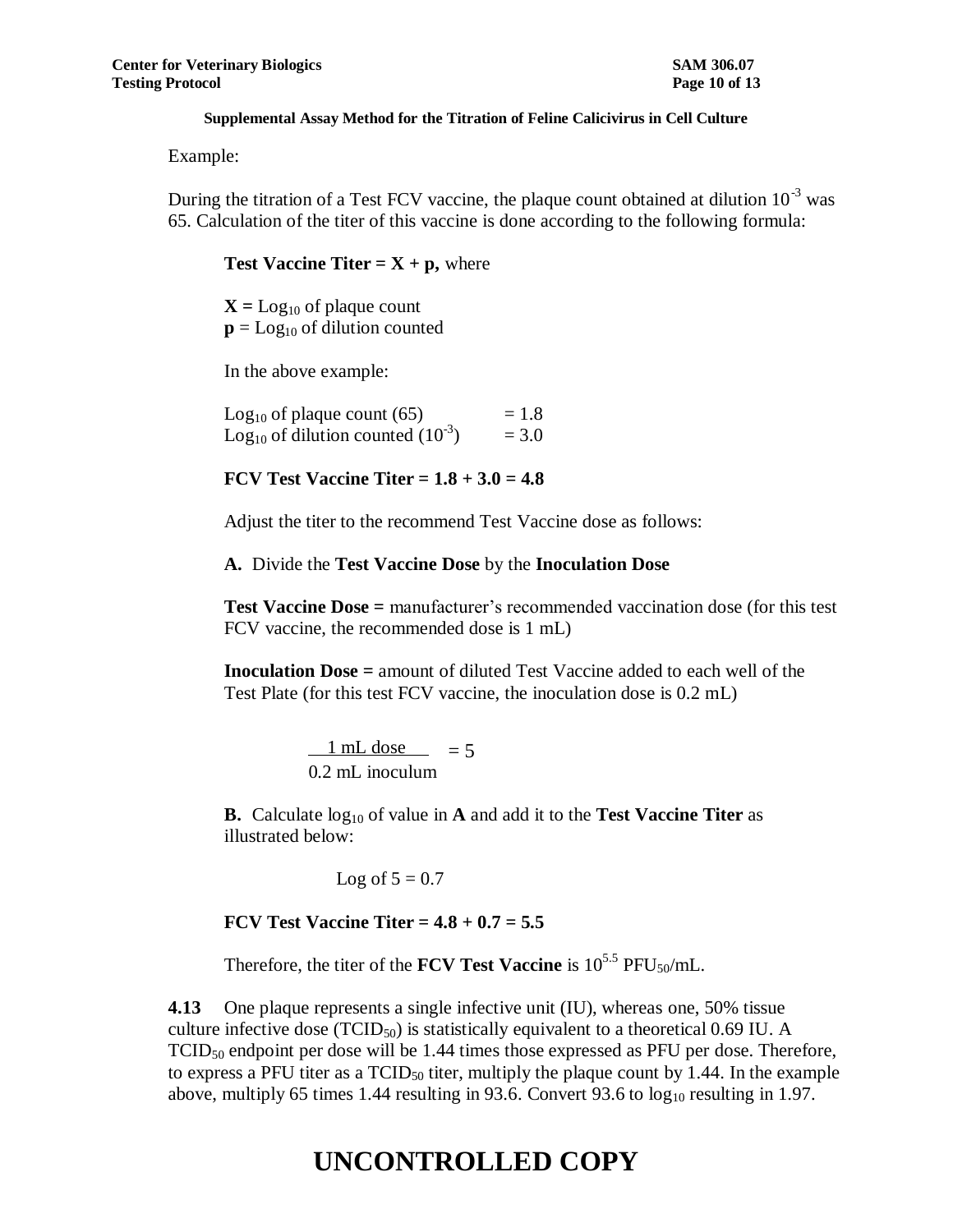Add the log for the dilution counted  $(3)$  and the conversion factor for dose  $(0.7)$  which results in a  $log_{10} TCID_{50}/mL$  of 5.67. In practical use, 0.16 (the log of 1.44) may be added to the  $log_{10}$  value of the PFU titer per mL to convert to  $TCID_{50}/mL$ . From the above example, the titer of the Test Vaccine is  $10^{5.66}$  TCID<sub>50</sub>/mL.

## **5. Interpretation of the Test Results**

# **5.1** Validity requirements

**5.1.1** The calculated titer of the FCV Positive Control must fall within plus or minus 2 standard deviations  $(\pm 2 \text{ SD})$  of its mean titer, as established from a minimum of 10 previously determined titers.

**5.1.2** The uninoculated cell control cannot exhibit any plaques, cytopathic effects (CPE), or cloudy media that would indicate any contamination.

**5.1.3** For endpoint determination, only those tenfold dilutions of the Test Vaccine and the FCV Positive Control inducing 10 to 100 plaques are included in the plaque counts.

**5.2** If the validity requirements are not met, then the assay is considered a **NO TEST** and can be retested without prejudice.

**5.3** If the validity requirements are met and the titer of the Test Vaccine is greater than or equal to the titer contained in the Animal and Plant Health Inspection Service (APHIS) filed Outline of Production for the product under test, the Test Vaccine is considered **SATISFACTORY**.

**5.4** In a valid test, if the titer of the Test Vaccine is less than the titer contained in the APHIS filed Outline of Production for the product under test, the Test Vaccine may be retested in accordance with title 9, *Code of Federal Regulations*, part 113.8.b.

# **6. Report of Test Results**

Report results as  $PFU_{50}$  or  $TCID_{50}$  per dose of Test Vaccine.

# **7. References**

**7.1** Title 9, *Code of Federal Regulations*, parts 113.8(b) and 113.314, U.S. Government Printing Office, Washington, DC.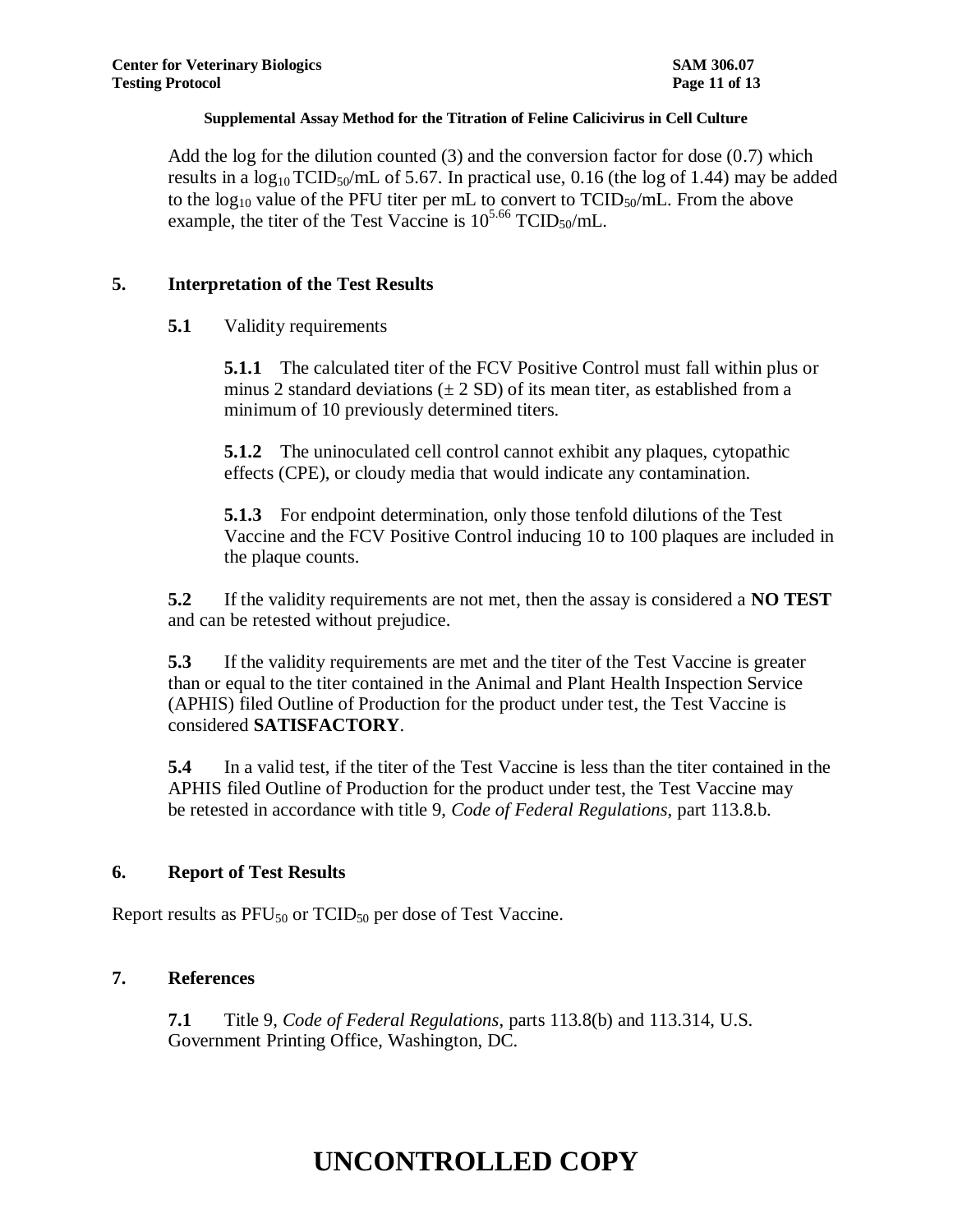**7.2** Title 29, *Code of Federal Regulations*, part 1910.1048, U.S. Government Printing Office, Washington, DC.

**7.3** Cottral, GE. *Manual of standardized methods for veterinary microbiology*. Comstock Publishing Associates. Ithaca, New York, 1978, pg. 731.

**7.4** Davis, Dulbecco, Eisen, Ginsberg, ed. *Microbiology including Immunology and*  Molecular Genetics, 3<sup>rd</sup> ed. Harper and Row, Hagertown, 1980, pg. 880.

### **8. Summary of Revisions**

### **Version .07**

 The Contact information has been updated; however, the Virology Section has elected to keep the same next review date for the document.

### **Version .06**

• The contact information has been updated.

### **Version .05**

- The Contact information has been updated.
- FCV Positive Control virus, C-14 strain is no longer available from the CVB and all references to it have been removed from the document.
- References to NVSL have been changed to NCAH throughout the document.

### **Version .04**

- The Contact has been changed from Victor Becerra to Alethea Fry.
- **2.2.9:** A precautionary statement for use of formaldehyde has been added.
- **4.13:** Conversion from PFU<sub>50</sub>/mL to TCID<sub>50</sub>/mL has been clarified.
- Use of reference control terminology has been changed to positive control throughout the document.

### **Version .03**